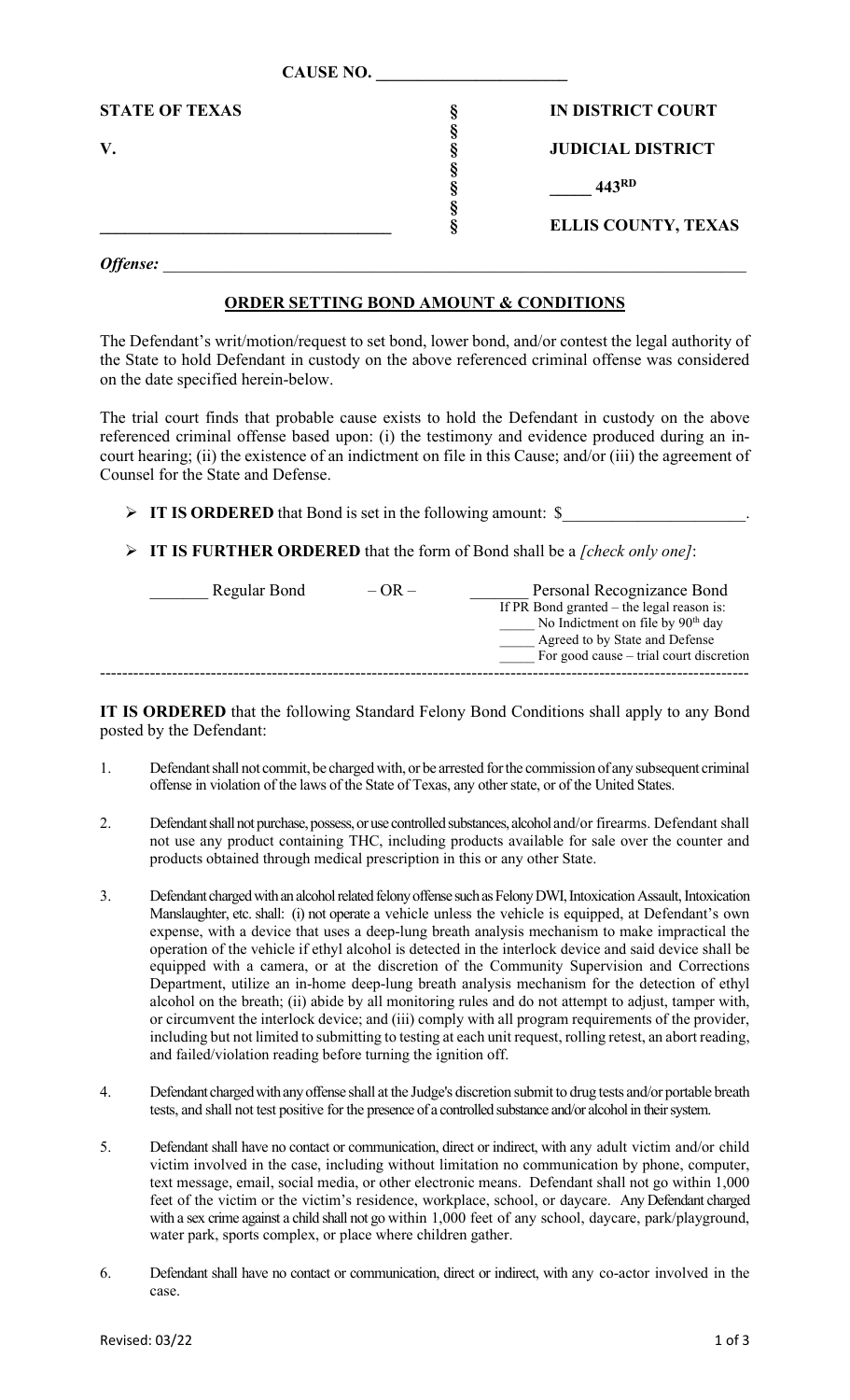- 7. Defendant shall attend and timely appear for all noticed court hearings.
- 8. Defendant shall abide by any and all other terms, restrictions, and conditions of bond which are authorized by law and required of the Defendant by the Judge.

**IT IS FURTHER ORDERED** that the following additional bond conditions, which are checked off below, shall apply to any Bond posted by the Defendant:

- Defendant shall enter into and participate in the Pretrial Supervision Program of the Ellis County CSCD, pay the standard monthly fee, report as directed, and submit to random tests for controlled substances and/or alcohol at Defendant's expense.
- Defendant shall live at the residence of
- Defendant shall, at his expense and before release, install at the discretion of CSCD either a GPS ankle monitor or SCRAM unit; maintain the device in proper working order; not tamper with the device; submit to monitoring and device calibration in conjunction with the device provider and Ellis County CSCD; and follow all the rules/requirements of the program as outlined by CSCD.
- Defendant shall abide by a curfew starting at  $a.m./p.m.$  and ending at  $a.m./p.m.$
- Defendant shall remain within the area comprised of Ellis County and all contiguous counties, unless otherwise permitted to leave this area by the court or by CSCD.
- Defendant shall surrender his passport to CSCD and not leave the State of Texas.
- Defendant shall remain under house arrest at the residence specified above, and only leave the residence at the discretion of CSCD to: (i) attend court hearings; (ii) attend medical/dental appointments; (iii) seek emergency medical/dental treatment; and (iv) purchase prescription medication, medical supplies, and necessities.
- Defendant shall enter into, participate in, and successfully complete a substance abuse education course and/or addiction program recommended by CSCD.
- Defendant shall take all medications on a regular daily basis as prescribed by Defendant's mental health treatment provider; and provide proof to CSCD of all medications prescribed, along with a written consent/waiver which provides CSCD with legal authority necessary to review and evaluate Defendant's compliance with the medication regimen.
- Defendant shall not access any form of active social networking and/or social media page, website, or social media forum.
- Defendant shall not access the internet through any device capable of accessing the internet, unless such device is equipped (at Defendant's expense) with software which provides CSCD monitoring capabilities.
- Defendant shall not utilize any cell phone capable of taking digital images; nor use any camera or video recording equipment/device.
- \_\_\_\_\_ In the instance of a Bond being set in connection with a probation revocation case, comply with all the underlying Conditions of Community Supervision.

 $\mathcal{L}_\mathcal{L} = \sum_{i=1}^n \mathcal{L}_i \mathcal{L}_i \mathcal{L}_i \mathcal{L}_i \mathcal{L}_i \mathcal{L}_i \mathcal{L}_i \mathcal{L}_i \mathcal{L}_i \mathcal{L}_i \mathcal{L}_i \mathcal{L}_i \mathcal{L}_i \mathcal{L}_i \mathcal{L}_i \mathcal{L}_i \mathcal{L}_i \mathcal{L}_i \mathcal{L}_i \mathcal{L}_i \mathcal{L}_i \mathcal{L}_i \mathcal{L}_i \mathcal{L}_i \mathcal{L}_i \mathcal{L}_i \mathcal{L}_i \mathcal{L}_i \math$ 

\_\_\_\_\_ Other: \_\_\_\_\_\_\_\_\_\_\_\_\_\_\_\_\_\_\_\_\_\_\_\_\_\_\_\_\_\_\_\_\_\_\_\_\_\_\_\_\_\_\_\_\_\_\_\_\_\_\_\_\_\_\_\_\_\_\_\_\_\_\_\_\_\_\_\_\_\_\_\_